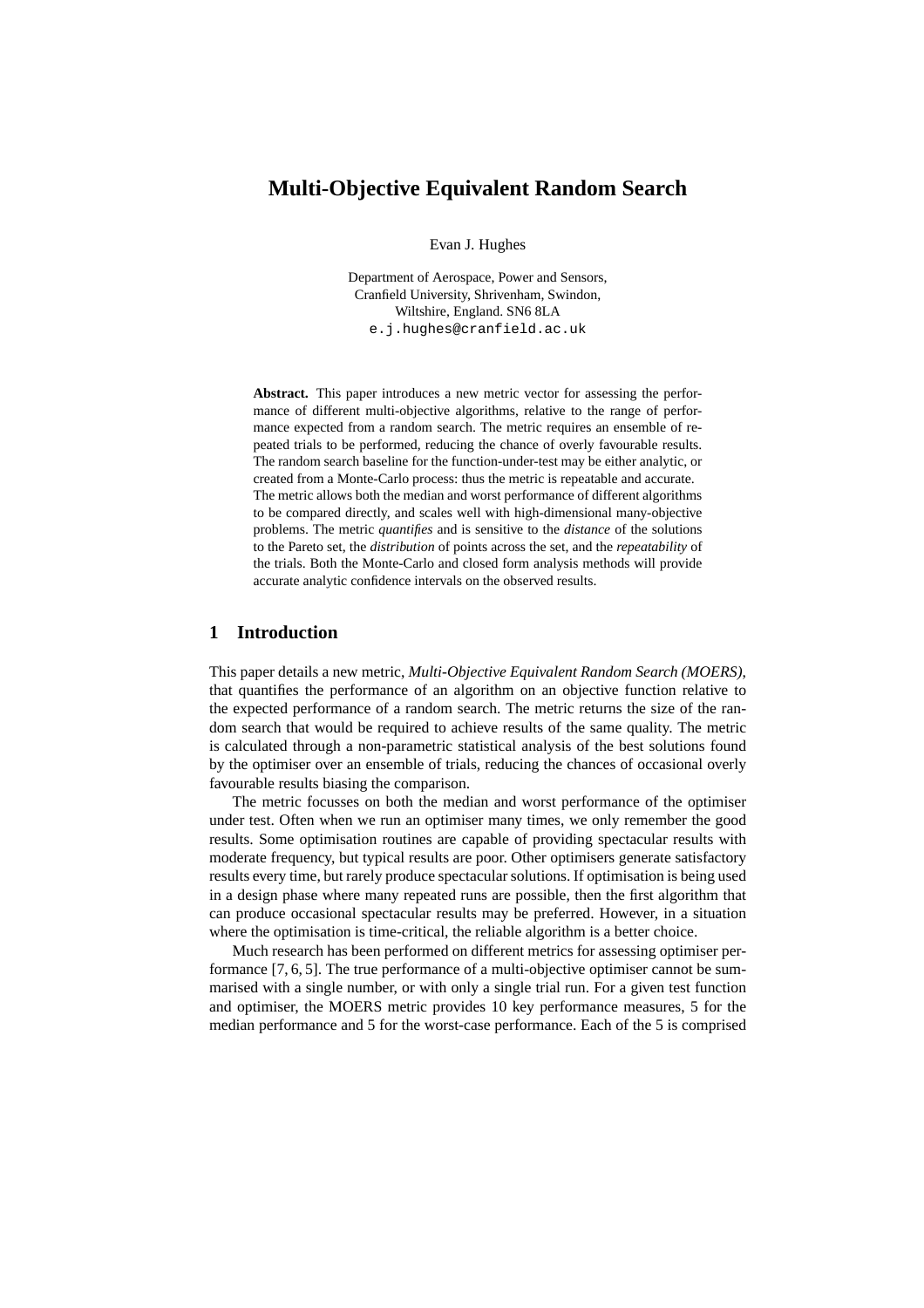of 2 outer confidence intervals (indicate the distribution of points along the Pareto set), 2 inner confidence intervals (relate to the repeatability of the results) and the median behaviour over the ensemble of trials (indicates the distance to the Pareto set).

In order to remove the effects of constraints, multi-modalities, discontinuous Pareto sets etc., the optimiser results (i.e. the Pareto points) are normalised using the Cumulative probability Density Function (CDF) of the objective surface.<sup>1</sup> The CDF may be calculated analytically from the objective functions and constraints, or generated using a large Monte-Carlo random search (for problems without simple analytic solutions). The metric may be calculated very quickly if an analytic solution to the CDF is used.

Section 2 summarises the Equivalent Random Search metric for single objective problems, and section 3 expands the theory to encompass multi-objective problems. Section 4 demonstrates the metric on a bi-objective function where the analytic CDF has been calcuated, and also demonstrates that a true random search returns the correct metric results. Finally section 6 concludes.

### **2 Equivalent Random Search Metric**

#### **2.1 Introduction**

The Equivalent Random Search (ERS) metric assesses the performance of an algorithm, relative to the expected performance of a random search on the same objective function [4]. The metric gives a direct indication of how many points would be needed in a random search to achieve the same solution quality. The metric can then be compared to the actual number of objective evaluations used by the optimiser in order to assess the effectiveness of the optimisation algorithm. For example, if 1000 objective calculations were used by the optimisation process, but the ERS metric reported that 10,000 points would be needed by a random search to achieve equivalent results, then the algorithm is performing well.

#### **2.2 Objective Normalisation**

To get a reliable assessment, the optimisation process is repeated  $M$  times and the best optima results,  $Y_i : i = 1...M$ , gathered. Each of the M results are transformed via the cumulative probability density function of the objective surface,  $D(Y)$ , to generate the probability of obtaining an objective value *better* than the best value observed in each of the M runs. This normalisation process allows even very rough, multi-modal and deceptive functions to be used for evaluating the optimisers.

The function  $D(Y)$  can be generated for any objective functions by performing a large uniform-random sample of the objective surfaces. Further details on Monte-Carlo CDF generation are given in [4]. It is also possible (but not always trivial) to obtain an analytic solution for the CDF if the equations for the objective function are known. This allows the ERS metric to be calculated quickly, but more importantly, will allow functions that have a very low density of points at the Pareto surface to be analysed without resorting to massive Monte-Carlo searches.

 $1$  Each objective function provides a unique problem to the optimiser, but a set of optimisers may be compared directly if the results are generated for a common multi-objective function.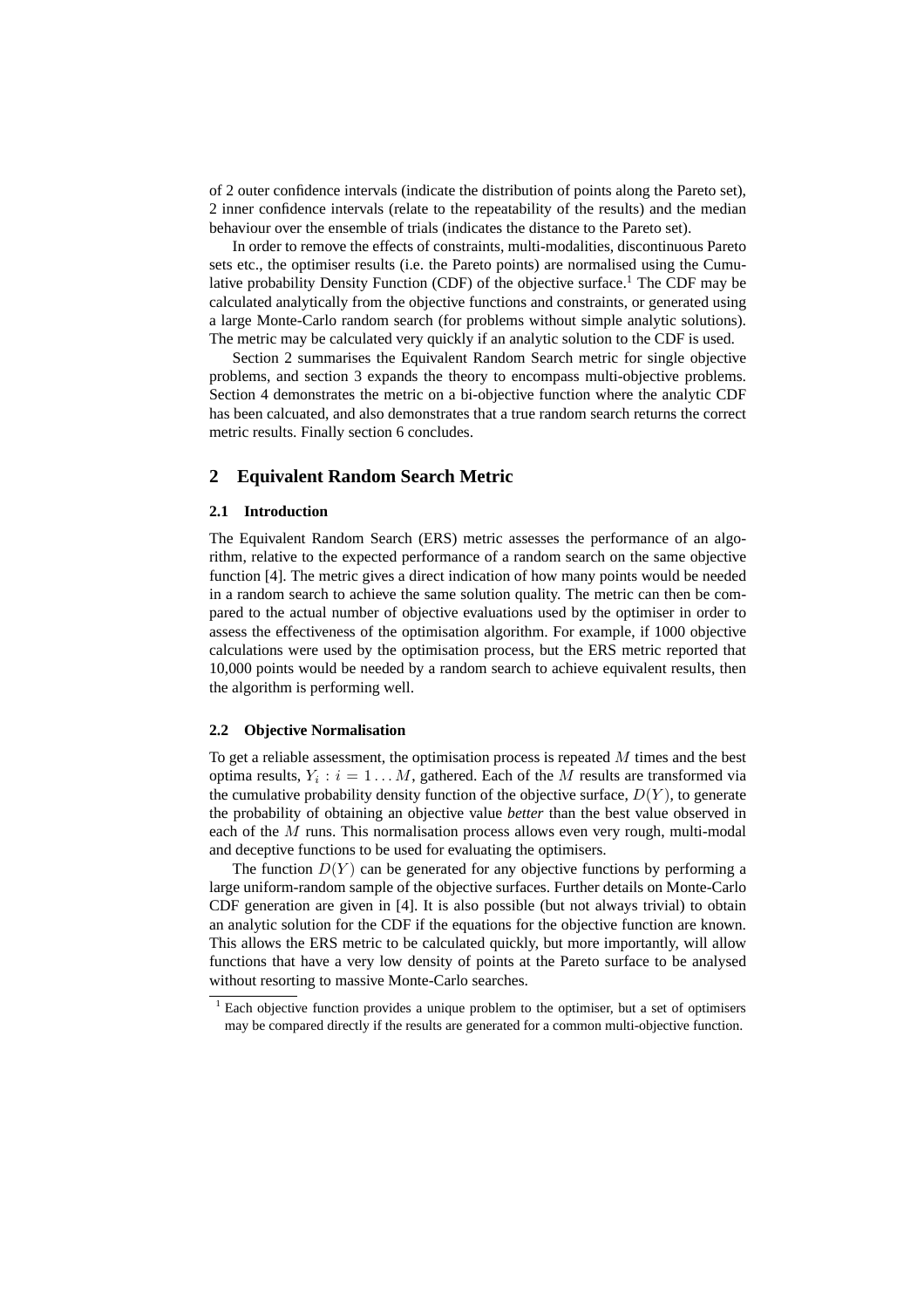#### **2.3 Metric Calculation**

Once we have calculated the probability of a solution better than Y existing,  $D(Y)$ , we can compare the result directly to a random search. For the random search, if we generated a single random point, there would be a probability  $D(Y)$  that the point would be better than Y, and a probability  $1 - D(Y)$  that the point will be worse than  $Y$ . If we generate  $N$  independent random points, then we will not find a better solution than Y with a probability of  $(1 - D(Y))^N$ . Therefore the probability of finding *at least one* solution better than  $Y$  with an  $N$  point random search is given by:

$$
D'(Y) = 1 - (1 - D(Y))^N
$$
 (1)

For example, if  $D(Y) = 1/1000$  and we generated  $N = 100$  random points, the probability of at least one of the N solutions being better than Y is  $D'(Y) = 9.5\%$ .

Importantly, the new cumulative density function,  $D'(Y)$  in equation 1, describes the probability that a random search of  $N$  points would find an optimum value better than Y. If we repeated an N-point random search M times,  $D'(Y)$  would describe the distribution of the  $M$  results. Thus the median value of  $Y$  from our  $M$  searches would be an approximation of the value of Y necessary to make  $D'(Y) = 0.5$ . We can exploit this property of  $D'(Y)$  to create a metric that uses a simple random search as its reference. As the reference can be described analytically, we can use the metric to **quantify** the performance of any optimisation algorithm on any evaluation function.

The ERS metric is calculated by performing  $M$  independent runs of our optimisation algorithm under test, and then exploiting  $(1)$  to calculate a value for N, given the observed values for Y from our optimiser. By setting  $D'(Y_{median}) = 0.5$ , where  $Y_{median}$  is chosen to be the median result from our M trials of the optimiser, we can calculate the value for  $N$  to give us an equivalent size of random search that we would have to perform to achieve the same median result.

Therefore we can re-arrange (1) (and taking logarithms) to give:

$$
N_{median} = \frac{\log(0.5)}{\log(1 - D(Y_{median}))}
$$
\n(2)

Ultimately, the calculated value for  $N_{median}$  is only an estimate and is subject to sampling error (median is calculated by ranking the  $M$  values for  $Y$  and finding the central value). If we consider that the probability of the true value of  $N_{median}$  being less than the estimate is 0.5, and the probability of the true value being greater is also 0.5, we can describe the error in the estimate using a binomial distribution of the rank locations with the two probabilities being  $p = 0.5$  and  $q = 1 - 0.5$ . A binomial distribution can be approximated by a normal distribution when  $Mp \geq 5$  and  $Mq \geq 5$ . Thus a minimum value of  $M = 10$  trials will suffice. The variance is given by  $Mpq = M/4$ and therefore the standard deviation by  $\sigma = \sqrt{M/2}$ . The 95% confidence limits of a normal distribution are given by  $\pm 1.96\sigma$ . Therefore the the upper and lower bounds to give 95% confidence intervals on the estimate of the median correspond to the values give 95% confidence intervals on the estimate of the median coor Y from the ranked data in indexes  $(M + 1)/2 \pm 1.96\sqrt{M}/2$ .

We can also process other statistics such as the best and worst values of  $Y$  and associate them to the best and worst values expected from a random search. In practice,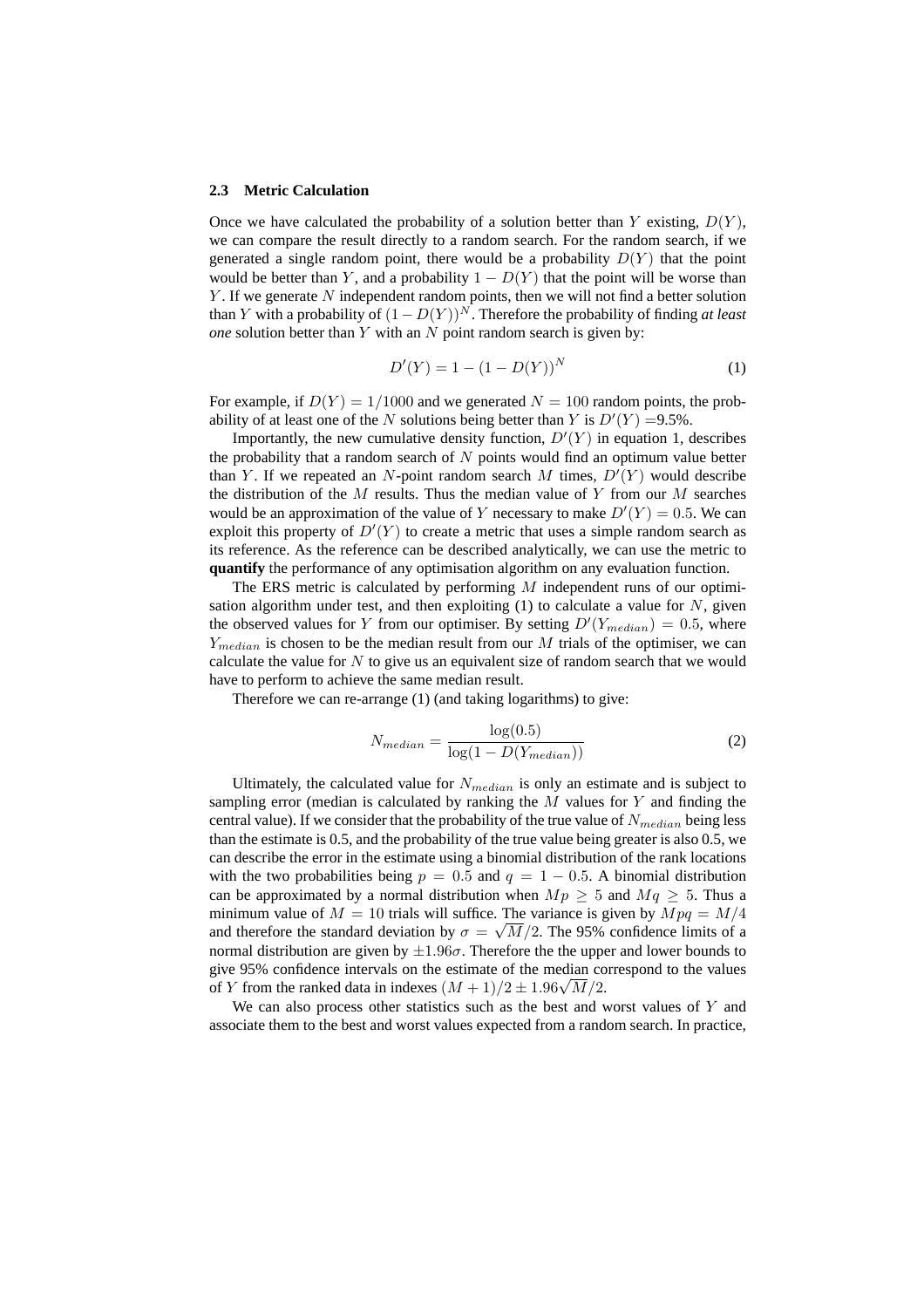the *best* value found is subject to very wide confidence bounds unless a very large M is used (for example, to find the 99<sup>th</sup> percentile,  $p = 0.01, q = 0.99, \therefore$  M > 500). However although the estimate of the *worst* value of Y should also require a large number of samples, in practice it is far better behaved, and also a far more useful indicator of algorithm performance.

For the random search, the probability given by  $D'(Y)^M$  is the probability that  $M$  searches will all return values better than  $Y$ . Therefore the cumulative probability distribution in (3) is the distribution of probabilities that at least one worse value than Y will be found in M trials. The distribution  $D''(Y)$  is therefore the distribution of the worst optimisation results from M trials.

$$
D''(Y) = 1 - D'(Y)^M
$$
 (3)

Equation 4 shows equations (3) and (1) re-arranged to obtain a median estimate and the 95% confidence limits of the worst optimisation value.

$$
N_{worst_{upper}} = \frac{\log(1 - \sqrt[M]{0.025})}{\log(1 - D(Y_{worst}))}
$$

$$
N_{worst_{median}} = \frac{\log(1 - \sqrt[M]{0.5})}{\log(1 - D(Y_{worst}))}
$$

$$
N_{worst_{lower}} = \frac{\log(1 - \sqrt[M]{0.975})}{\log(1 - D(Y_{worst}))}
$$
(4)

The metric  $N_{median}$  in (2) is the size of the random search optimisation that must be performed, that when repeated M times, will obtain a median optima  $Y_{median}$ . This metric is an indicator of typical algorithm performance (distance to the true global objective value) and a value of  $N_{median}$  larger than the actual number of function evaluations used indicates an optimisation algorithm well suited to the test function.

The metric  $N_{worst}$  in (4) is the size of the random search optimisation that must be performed, that when repeated M times, will obtain a worst optima of  $Y_{worst}$ . If this metric is larger than  $N_{median}$ , then the spread of the inferior solutions from the optimisation process (i.e. variance of inferior solutions) is smaller than the spread that would be obtained by a random search process. This is a desirable feature of optimisation algorithms as it suggests that if only a single run of the optimiser can be performed, there is confidence that a good solution will be identified. If  $N_{worst}$  is smaller than  $N_{median}$ , the optimiser is prone to premature convergence on poor solutions (highly undesirable).

Any situations that give  $N_{median}$  lower than the actual number of evaluations used indicate that a random search would have most likely provided better results than from the optimiser.

# **3 Multi-Objective Equivalent Random Search**

The extension to multi (and many) objective problems is straightforward. To assess the quality of  $M$  non-dominated surfaces generated from the optimisation algorithm under test, each objective vector in each non-dominated set can be combined using an aggregation function to allow a set of single-objective metrics to be calculated. For assessing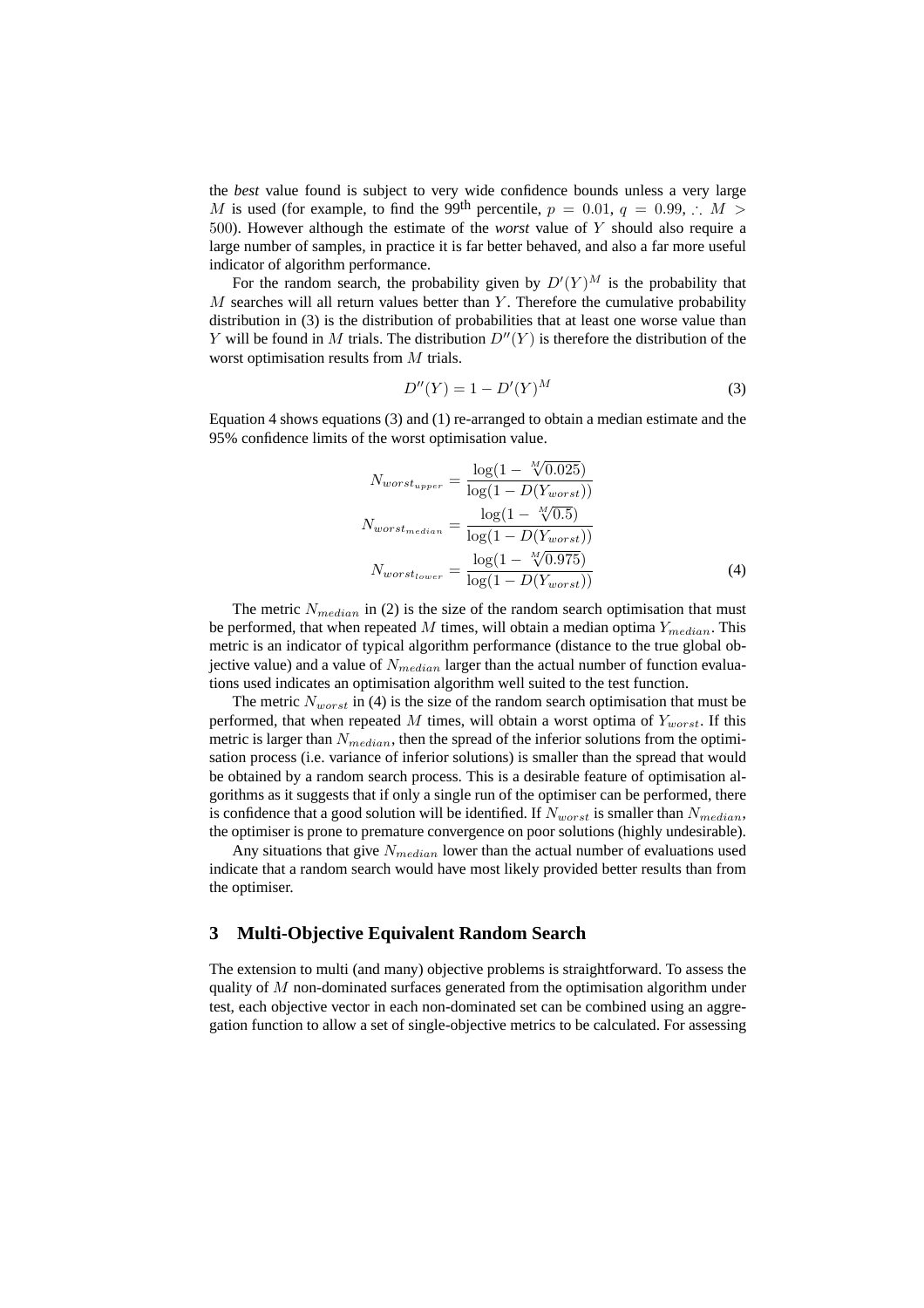Pareto sets, the weighted min-max aggregation function in equation 5 is suitable, but alternative metrics may be used if desired (e.g. for assessing objective surfaces).

The weighted min-max score of  $k$  objectives is calculated using equation 5, where  $w_i$  is the weight of the i<sup>th</sup> objective,  $O_i$ . Weighted min-max is able to generate points on both convex, concave and discontinuous Pareto sets.

$$
Y = \max_{i=1}^k (w_i O_i) \tag{5}
$$

As the weight vector is changed, the aggregated objective surface is modified and the cumulative probability distribution is modified. If a large random search has been performed of the objective space, then the results can be transformed by the aggregation function and sorted to form a CDF. Although the vectors will not be truly independent, one large random sampling of the objective space may be re-cycled for calculating the CDFs for any weight vector set (equation 7 shows an example analytic CDF).

The multi-objective assessment is performed by first generating a set of  $H$  weight vectors (typically  $H = 100$  or more), giving  $W_j : j = 1...H$ , that span the true Pareto surface (or the non-dominated surface of the large random sampling). Each of the vectors  $W_j$  corresponds to a full set of weights,  $W_j = [w_{1j} \ w_{2j} \dots w_{kj}]$ .

For each of the  $j \in H$  weight vectors, all the  $n \in M$  non-dominated surfaces are scanned in turn, aggregating using  $W_j$ . The best performing aggregated point from each of the M non-dominated surfaces is gathered,  $Y_{nj}$ , resulting in M best points for each of the  $H$  test weight vectors.

Thus each of the sets of  $M$  non-dominated surfaces can be assessed using the single objective theory. If we take the first weight vector  $W_1$  for example, we can take the worst and median of the  $Y_{n1} : n \in M$  aggregated values, and process using the CDF corresponding to the vector  $W_1$  with equations 2 and 4 and therefore obtain the performance in the direction of the weight vector  $W_1$ . The process can be repeated for all of the H weight vectors, yielding vectors of results for  $N_{median}$ ,  $N_{worst}$  and their associated confidence intervals. Sorting the vectors  $N_{median}$  etc. will create CDFs of the performance across the entire Pareto surface.

The median of the  $N_{median}$  vector can be used as a good indicator of general performance, but for the most accurate representation, the overall 95% limits on the  $N_{median}$  vector should also be reported (the 'outer' confidence interval), along with the analytic 95% confidence limits on the median of  $N_{median}$  (the 'inner' confidence interval). As the Pareto surface is being analysed using an ensemble of aggregations, the 'single objective' problem that is being analysed is being changed as we scan the Pareto set with the weight vectors. Thus it is likely that the optimiser under test may perform differently on different regions of the Pareto set (typically the edges of the Pareto surface are different to the central region) and a spread of ERS values that is wider than the analytic error will be observed. The spread (especially the lower limit) can be very informative about the reliability of the optimiser at identifying solutions. The 'outer' confidence limits are calculated from this spread and relate closely to the distribution of solutions across the Pareto set, as any gaps in coverage will result in a low ERS value for the lower 'outer' confidence limit. The multi-objective ESR metrics are be denoted by the quintet of results:  $[N_{median_{outer}}^{-} \ N_{median_{inner}}^{-} \ N_{median_{inner}}^{-}$  $N_{median_{inner}}^+$   $N_{median_{outer}}^+$ ], abbreviated to  $[N_M^ N_M^ N_M$   $N_M^+$   $N_M^{\ddag +}$ ].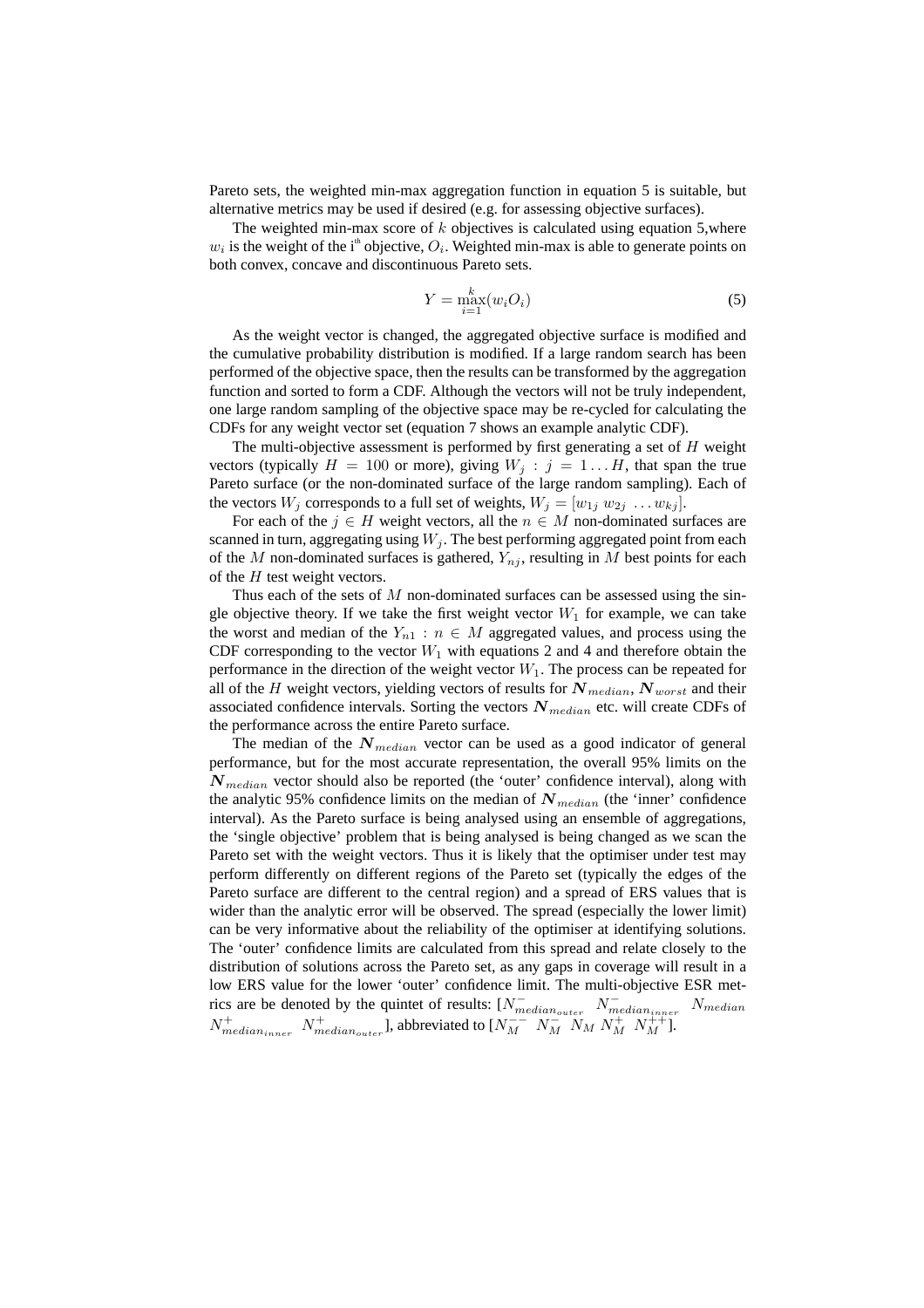A similar set of results can be provided for the worst case performance too:  $[N_W^{--}]$  $N_W^ N_W$   $N_W^+$   $N_W^{++}$ ]. The outcome is 10 numbers that summarise the equivalent random search sizes that would be required to mimic the performance distribution of the optimiser under test.

# **4 Example Analytic Density Function**

The equation for the cumulative density function under the weighted min-max aggregation function has been derived for a simple multi-objective test function. Equation 6 details the function, and the objective space is depicted pictorially in Fig. 1.

$$
O_1 = \sqrt[n]{x}
$$
  
\n
$$
O_2 = \sqrt[n]{y}
$$
  
\n
$$
1 \le O_1 + O_2 \qquad 0 \le x, y \le 1
$$
  
\n(6)



Fig. 1. Objective space and Cumulative Probability Density function for the "diagonal" function.

In Fig. 1, the Pareto surface is simply a diagonal line across the objective space which is defined by the constraint boundary of the feasible region  $O_1 + O_2 \geq 1$ . To calculate the cumulative density function  $D(Y)$ , the two objectives are combined using equation 5 to form the metric  $Y$ . If the points in objective space that result in a constant metric value of Y are plotted, an *iso-objective* contour results and a typical example is shown in blue on Fig. 1. If the distribution of points in the objective space is uniform (when  $v = 1$ ), then  $D(Y)$  is simply the ratio of the area of the superior feasible region bounded by the iso-objective line defined by  $Y$  (region A in the figure), to the total area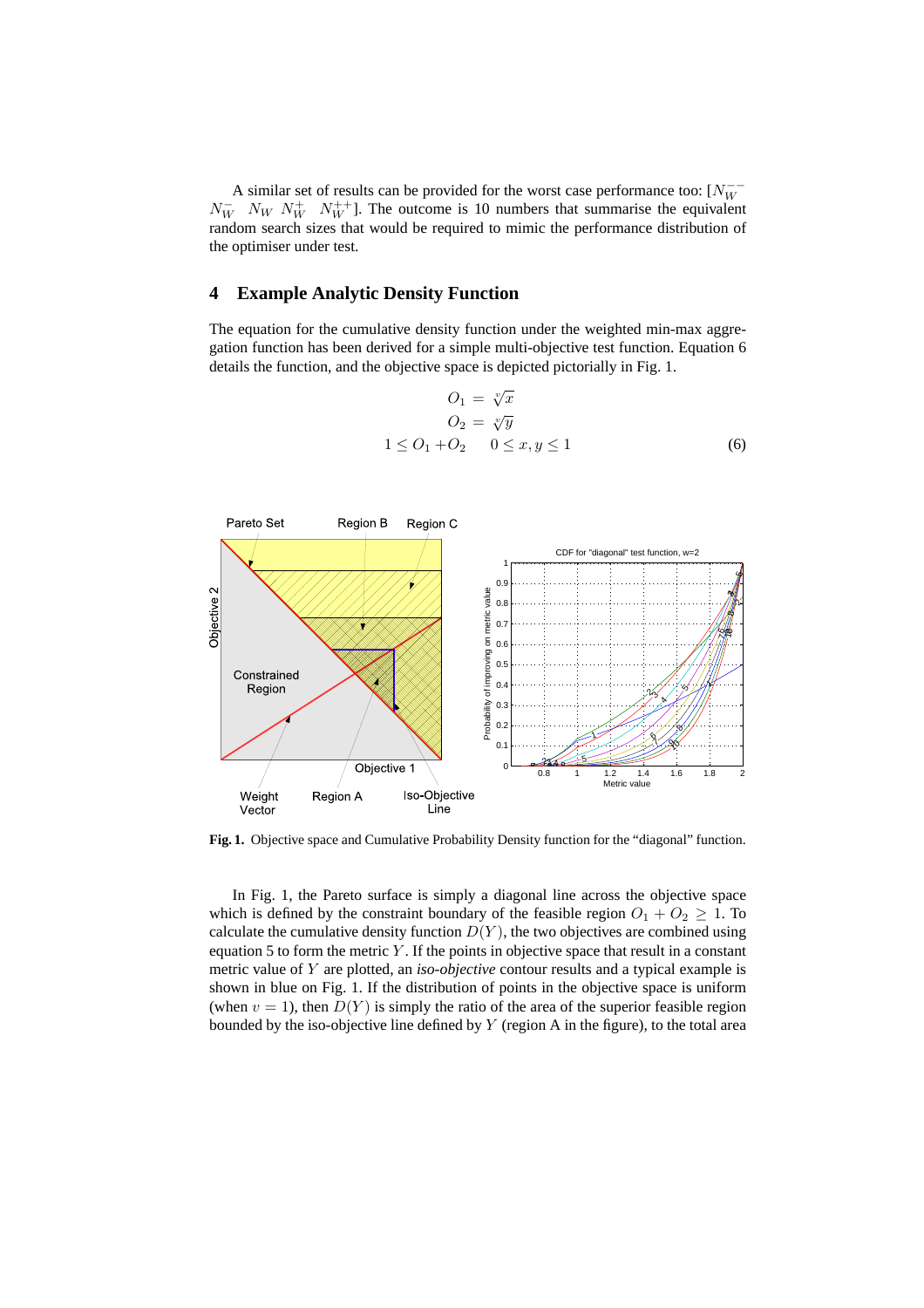of the objective space. If the distribution of the objectives is not uniform, then  $D(Y)$  is the area integral of the probability density of the objectives bounded by the constraints and the iso-objective contour defined by Y .

In the example shown in Fig. 1,  $D(Y)$  will grow as a square-law relationship until the iso-objective line reaches the boundary of region B, then will progress on a compound law thereafter (e.g. as seen in region C). The resulting equation for  $D(Y)$  is given in equation 7, where  $w = \max(w_1, w_2)$ ,  $\min(w_1, w_2) = 1$ ,  $w_1$  and  $w_2$  are the weights applied to objective 1 and 2 respectively and  $v$  is a shape parameter that describes the density of the Pareto set. An integer shape parameter in the range [2, 10] provides a useful range of difficulty for the optimisation process.

$$
D(Y) = \begin{cases} \frac{Y^{2v}}{w^v} - Y^v (1 - Y)^v - v \sum_{r=0}^v {v \choose r} \frac{(-1)^r}{v+r} \left[ \left(\frac{Y}{w}\right)^{v+r} - (1 - Y)^{v+r} \right] & Y < 1, \\ \frac{Y^v}{w^v} - v \sum_{r=0}^v {v \choose r} \frac{(-1)^r}{v+r} \left(\frac{Y}{w}\right)^{v+r} & Y \ge 1. \\ \end{cases}
$$
\n(7)

Figure 1 shows the cumulative density function for equation 6 and  $w = 2$ , for v over a range [1,10]. The 'knee' in the CDF when  $Y = 1$  is visible clearly. At low values for  $v$ , there are a large number of constrained solutions and the density of the solutions at the Pareto surface is high. With a high density of solutions, the random search performs well and the optimisers have difficulty improving on the random solutions. At high values of  $v$ , there are very few constrained solutions, but the Pareto set density is low and the random search is not so good. There is more scope for improvements by the optimisation algorithms. A good general-purpose optimiser will perform satisfactorily across a wide range of Pareto set densities.

### **5 Performance Trials of Optimisers**

To illustrate the metric, two alternative optimisation strategies have been tested against the objective function in equation 6 with a shape parameter of  $v = 5$  to provide a Pareto set with a reasonably low density. As a baseline, random search has been used to confirm that the MOERS metric is truly relative to the analytic random search process. The second optimiser is NSGA-II using software downloaded from the algorithm authors website [1]. In order to allow independent verification, the Matlab software for the MOERS metric used to generate the results in this section is available at [3].

Figure 2 shows the different metrics as assessed from NSGA-II [2] on the objective function in equation 6 (with a shape parameter of  $v = 5$ ) using 5000 actual objective calculations,  $H = 200$  weight vectors and  $M = 100$  repeated trials. On the figure, the horizontal solid line indicates  $log_{10}(5000) = 3.7$ , the upper varying solid line is the median equivalent random search size  $(N_M)$  and the lower varying solid line is the worst-case equivalent random search size  $(N_W)$ . The dashed lines indicate the upper and lower bound of the analytic (inner) 95% confidence intervals  $(\bm{N}_M^+, \bm{N}_M^-$  and  $\bm{N}_{W}^+,$  $N_W^-$ ). The horizontal dashed lines indicate the locations of  $N_M^{++}$  and  $N_M^{--}$  and  $N_W^{++}$ and  $N_W^{--}$  (outer confidence limits).

The corresponding equivalent random search metrics are shown in table 1. Table 2 shows the *Log Search Ratio* (LSR) which is the logarithm of the ratio of the ERS metric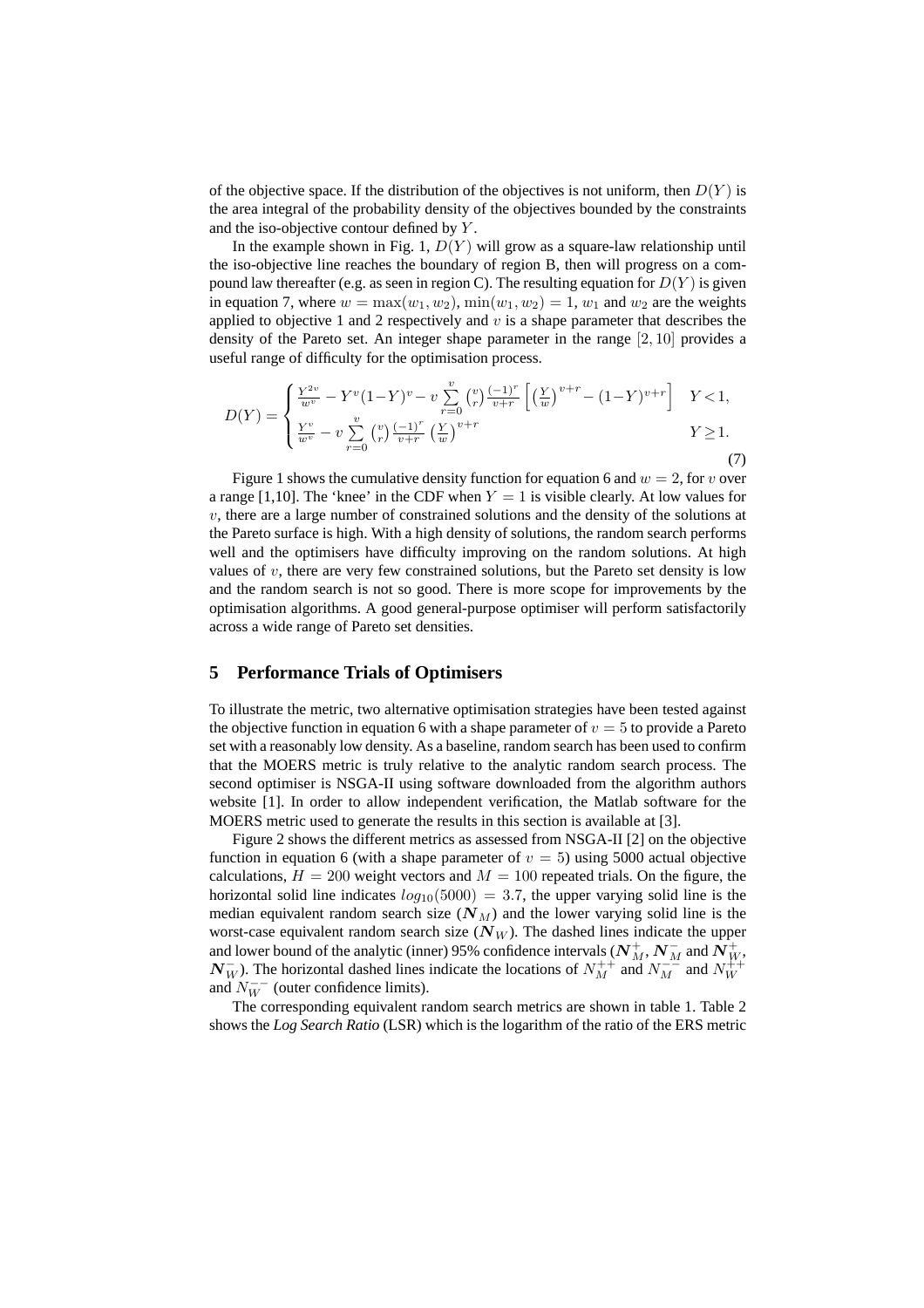

**Fig. 2.** Multi objective equivalent random search metric for NSGA-II (left) and random search (right) on test function equation 6

over the actual number of evaluations used. A LSR of zero would indicate that the optimiser is equivalent to a random search.

| Metric                 | $N^{--}$ | $N^-$  | $\mathcal{N}$ | $N^+$ | $N^{++}$                             |
|------------------------|----------|--------|---------------|-------|--------------------------------------|
| $N_{worst}$            |          |        |               |       | 36914 93682 140460 233808 1534218    |
| $N_{median}$           |          |        |               |       | 78128 157795 217641 306711 217931129 |
| $\log_{10}(N_{worst})$ | 4.57     | 4.97   | 5.15          | 5.37  | 6.19                                 |
| $log_{10}(N_{median})$ | 4.89     | - 5.20 | 5.34          | 5.49  | 8.34                                 |

**Table 1.** Equivalent random search for NSGA-II with equation 6 and 5000 evaluations.

**Table 2.** Log Search Ratio for NSGA-II with equation 6 and 5000 evaluations.

| Metric         |      |  |                  | $LSR^{--}$ $LSR^{-}$ $LSR$ $LSR^{+}$ $LSR^{++}$ |
|----------------|------|--|------------------|-------------------------------------------------|
| $LSR_{worst}$  | 0.87 |  | $1.27$ 1.45 1.67 | 2.49                                            |
| $LSR_{median}$ | 1.19 |  | $1.50$ 1.64 1.79 | 4.64                                            |

It is clear from Fig. 2 that there is a definite improvement over the analytic random search with the optimisation algorithm as all metrics are above the horizontal solid line (and therefore all LSR values are positive). The shallow slope of  $N_M$  and  $N_W$  on the left of the graph indicates that there are no large gaps in the Pareto set in any of the 100 trials. The  $N_W$  and  $N_M$  curves are near coincident for the worst 150 weight vectors, indicating that the CDF of the spread of the optima is the same shape as would be expected from a random search (a good feature). The results for  $N_W$  in the righthand 50 weight vectors however are lower than the  $N_M$  results and suggests that the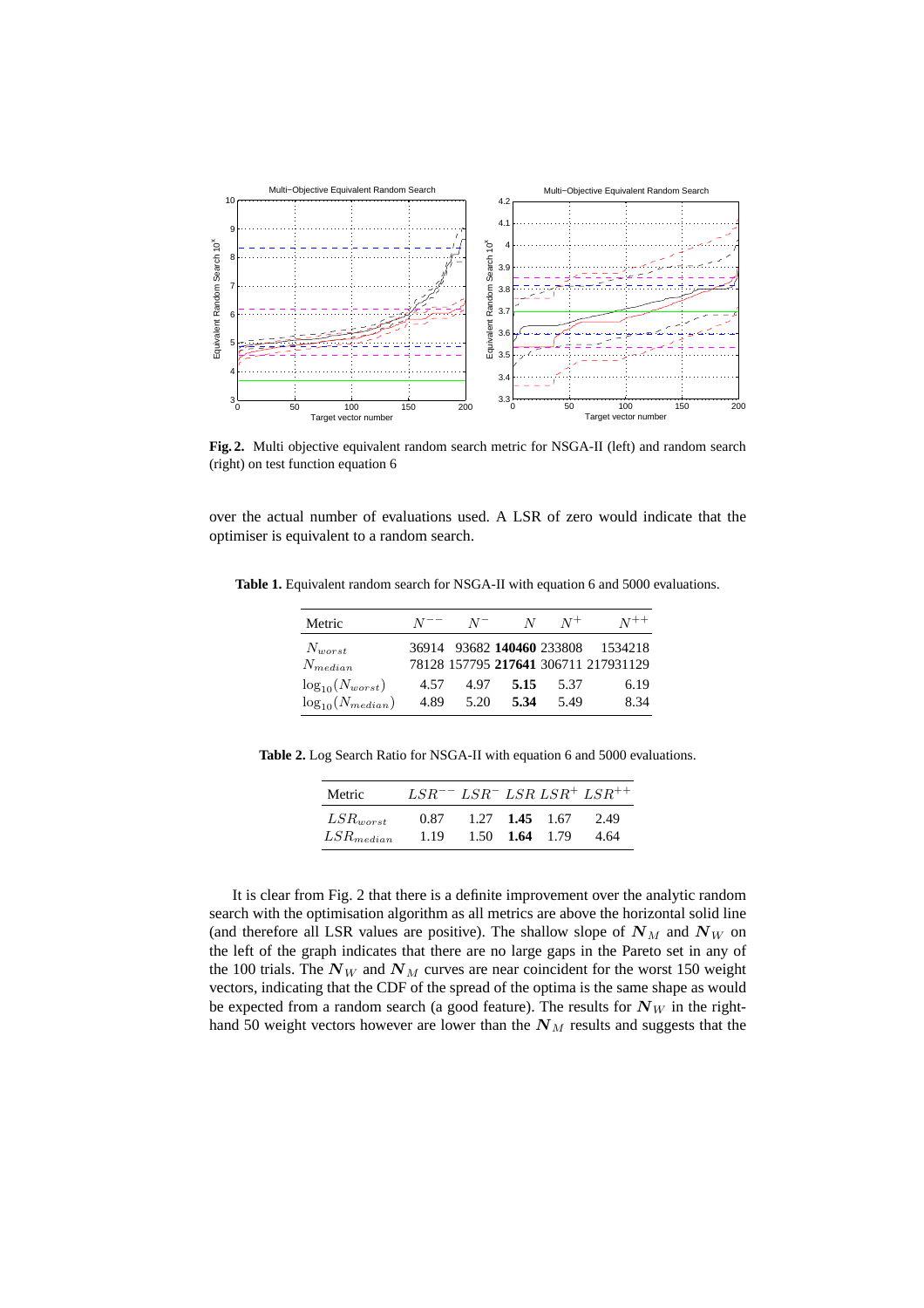worst case results are spread much further than the  $N_M$  equivalent random search would provide. This indicates that the behaviour is becoming erratic over a few small regions of the Pareto surface and the algorithm is converging to local solutions. The good median performance shown on the right-hand-side is due to the random search not being good at finding the extremes of the Pareto set for the test problem. NSGA-II however, obtains a good spread of results right across the Pareto set. Hence the best of the H median ERS vectors are at the edges of the Pareto set, and the worst at the centre. An ideal algorithm would have  $N_W$  consistently higher than  $N_M$  demonstrating a very robust optimiser whose bad results are still very good. Overall the assessment is that NSGA-II is performing well, a random search would need approximately 43 times as many points  $(10^{1.64})$  to achieve equivalent optima.

**Table 3.** Log Search Ratio for random search with equation 6 and 5000 evaluations.

| Metric                          |         |                                                     |  | $LSR^{--}$ $LSR^{-}$ $LSR$ $LSR^{+}$ $LSR^{++}$ |
|---------------------------------|---------|-----------------------------------------------------|--|-------------------------------------------------|
| $LSR_{worst}$<br>$LSR_{median}$ | $-0.10$ | $-0.16$ $-0.21$ $-0.03$ $0.19$<br>$-0.11$ 0.01 0.15 |  | 0.16<br>0.12                                    |

Figure 2 and table 3 shows the results of performing a 5000 point random search on equation 6. The search was repeated  $M = 100$  times and is assessed over  $H = 200$ weight vectors. The horizontal solid line shows the actual number of points used and it is clear that the metrics all lie within the anticipated 95% confidence intervals predicted from the median values of the ensemble of weight vectors. The random search test is very useful as it confirms the correctness of the analytic equations.

The two optimisation processes have been tested further with 10 different maximum number of evaluations in the range [800, 500000]. At each configuration  $M = 100$ trials were performed in order to allow the MOERS metrics to be calculated with useful confidence intervals. The MOERS results were converted to the Log Search Ratio so that a direct comparison with the performance against the analytic random search can be made as the algorithm computational allowance is increased.

Figure 3a shows a graph of  $[LSR_M^{--}\ LSR_M^-\ LSR_M\ LSR_M^+\ LSR_M^{++}]$  for a range of different search sizes with NSGA-II. It is clear that the performance relative to the analytic random search improves as the number of evaluations allowed increases, but eventually, the performance 'saturates'. Different optimisers saturate at different levels and the saturation is an indication of intrinsic optimisation capacity on the function under test.

Figure 3b shows a graph of  $[LSR_M^{--} \ \ LSR_M^- \ \ LSR_M \ \ LSR_M^+ \ \ LSR_M^{++}]$  for a range of different search sizes and the random search algorithm. It is clear that the Log Search Ratio is a good approximation to zero, i.e. the actual number of points used matches the analytic prediction that was based on the  $M = 100$  non-dominated sets that were analysed. It is also clear that  $LSR_M^{--}$  is very similar to  $LSR_M^-$ , and  $LSR_M^+$  is very similar to  $LSR_M^{++}$ , demonstrating that the analytic confidence intervals are accurate.